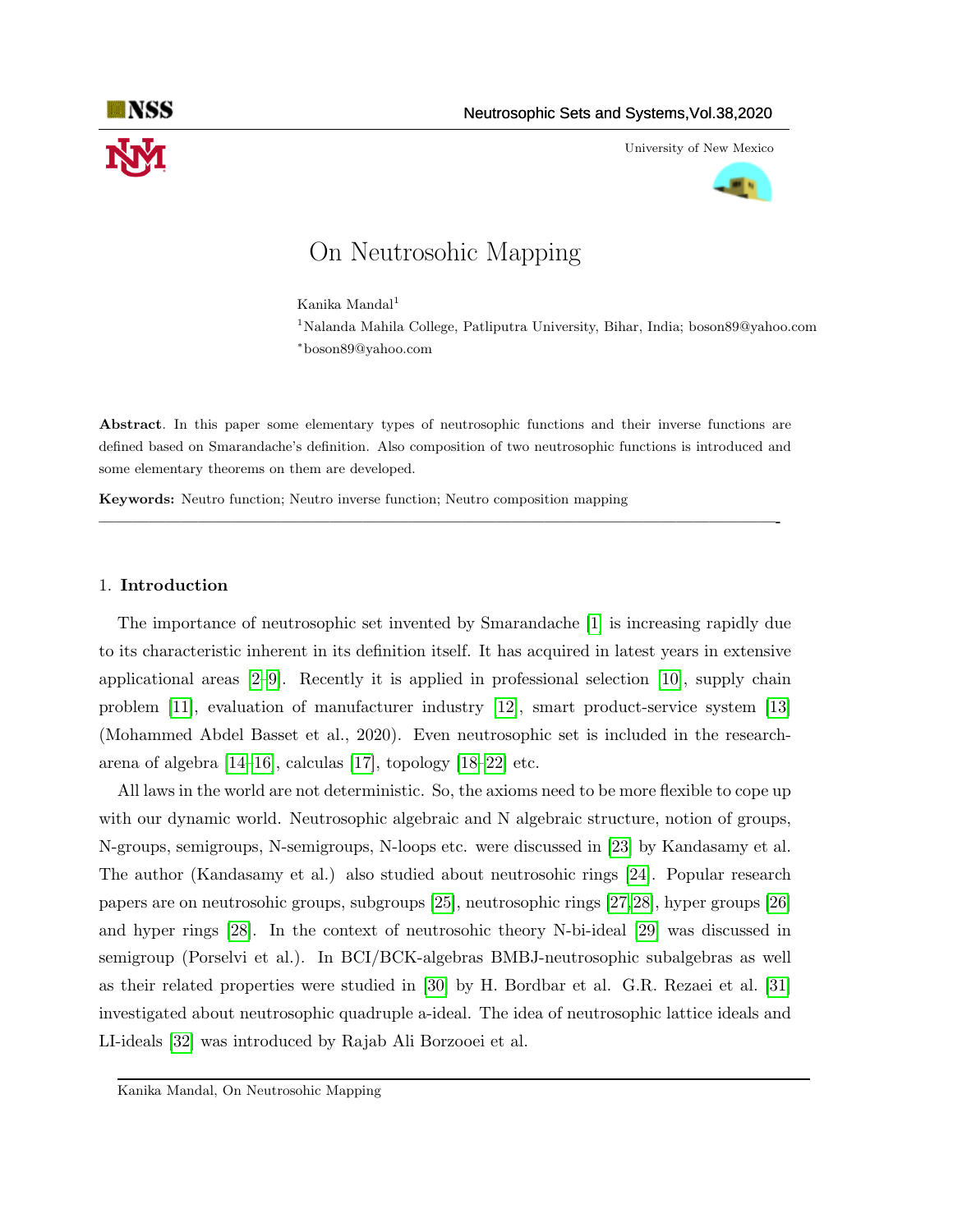In this way in algebra on various topics there are different types of researches based on neutrosophic theory. But on mapping, which has an significant role, a few research are there. In classical algebra the axioms characterized on a set are well defined. Yet there are various circumstances in science and in space of information with a maxim characterized on a set where algebraic axioms are partially followed. Herein lies the importance of neutro axioms. Smarandache introduced neutroalgebraic, antialgebraic structure in [\[33\]](#page-6-17) and discussed the importance of neutro-axiom. Also the author [\[34\]](#page-6-18) extended neutro algebra as a generalization of partial algebra and defined neutrosophic function. In this article first time different types of netro functions- one-one, onto, bijective neutro mapping, their composition and inverse neutro mapping are defined. Based on these definitions, some elementary theorems are also developed.

# 2. Preliminaries

### 2.1. Neutrosophic set [\[1\]](#page-5-0)

Let U be an universe of discourse, then the neutrosophic set A is defined as  $A =$  $\{\langle x : T_A(x), I_A(x), F_A(x) \rangle, x \in U\},\$  where the functions T, I, F:  $U \to ]-0,1^+[$  define respectively the degree of membership (or Truth), the degree of indeterminacy and the degree of non-membership (or falsehood) of the element  $x \in U$  to the set A with the condition  $-0 \leq T_A(x) + I_A(x) + F_A(x) \leq 3^+.$ 

## 2.2. Neutro Function [\[34\]](#page-6-18)

A function  $f: X \to Y$  is called a Neutro function if it has elements in X for which the function is well-defined, elements in  $X$  for which the function is indeterminate, and elements in X for which the function is outer-defined.

#### <span id="page-1-0"></span>3. Physical implication of the research work

In this section let us consider some practical examples which indicate the implication of the proposed discussion.

Example 1. In case of radio active decaying element, among the disintegrating atoms of radio active element, some may have only a short existence, while others may remain unchanged for a long time- why we don't know. The disintegration of a particular atom is a chance incident, however, only half life period can be conveniently represented. Now if we want to make a relation between atoms of an radioactive element and its decay within half life period, mapping can not be defined rather a neutro function can be established.

K Mandal, On Neutrosohic Mapping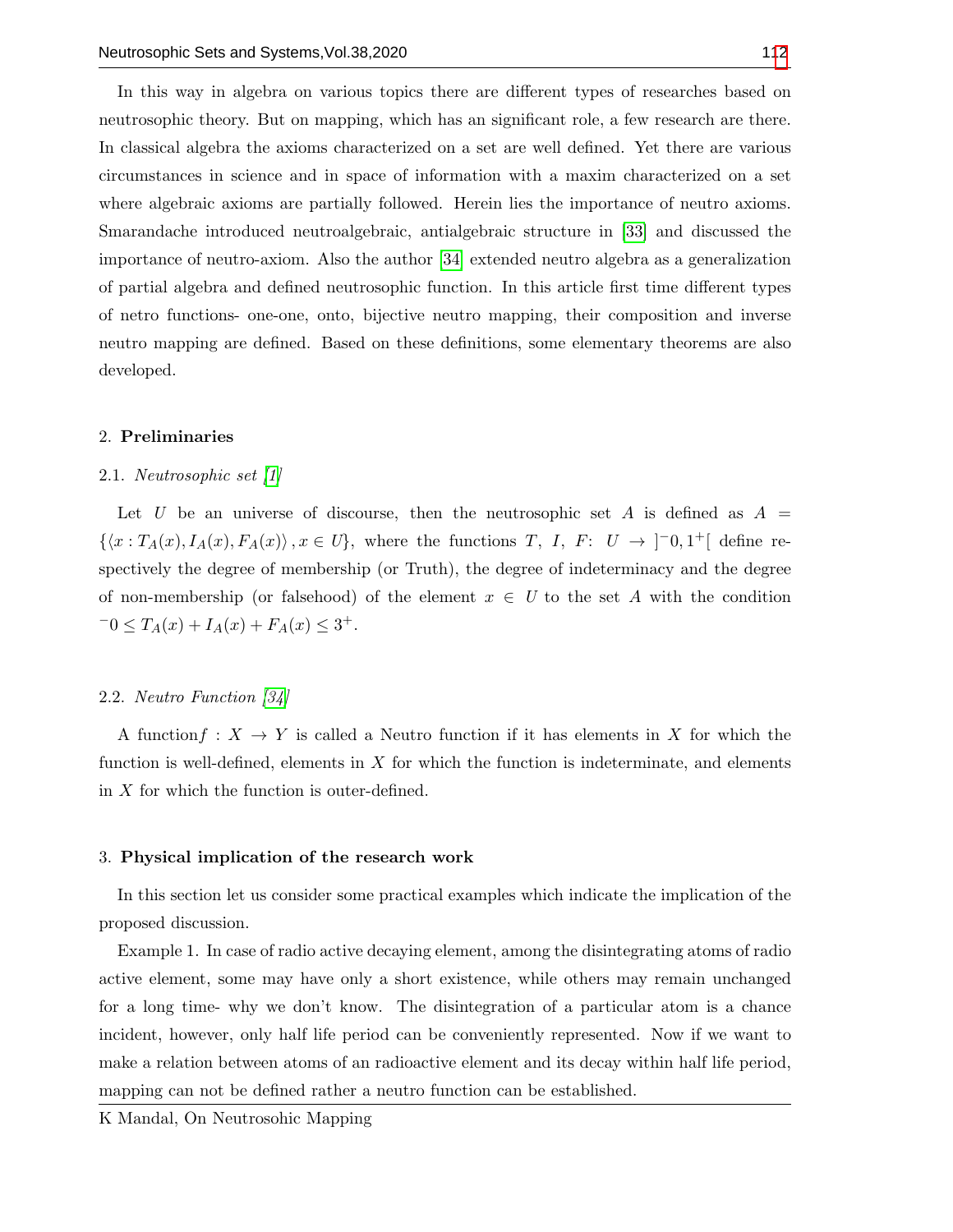Example 2. Suppose  $(ct, c/t)$  denotes the position of a moving particle at any time t. Then the mapping can not be defined from  $[0, T]$  (representing time interval) to its corresponding position. Because at  $t = 0$ , it is undefined; though it is a neutro mapping.

Example 3. Suppose a coin is tossed. Let us think a rule of correspondence  $f(Head) = 1$ ,  $f(Tail) = 0$ . But it may happen that the coin is stucked at a split and it is neither head nor tail. Here also mapping is not defined., however neutro function is accepted.

In this way there are so many practical events where functions are not defined to give a rule for making relations, whereas neutro functions can be defined. Now based on the concepts of neutro function's definition and their variation, the idea of different types of functions and their elementary properties are introduced.

#### 4. some proposed basic definitions

#### 4.1. Neutro one-one function

A function  $f: X \to Y$  is called a neutro one-one function if for each well defined pair of distinct elements of X, their  $f$  images are distinct or it has elements in X for which the function is undefined.

Consider  $U = \{1, 2, 3, 4, 5, 6, 7, 8, 9\}, X = \{1, 2, 3, 4, 5, 6\}, Y = \{7, 8, 9, 10, 11\}, f(1) =$  $7, f(2) = 8, f(3) = 9, f(4) = *undefined*, f(5) = 10, f(6) = 11.$  Then f is not a function but its a neutro one to one mapping.

Example 2., example 3. discussed in section [3](#page-1-0) are the practical example of neutro one-one mapping.

#### 4.2. Neutro onto function

A neutro mapping  $f : X \to Y$  is said to be a neutro onto if for any element  $y \in Y$  it is confirmed that every  $y \in Y$  has its pre-image but exactly which one that may not be determined.

# 4.2.1. Example

Let  $U = \{1, 2, 3, 4, 5, 6, 7, 8, 9\}, X = \{1, 2, 3, 4, 5, 6\}, Y = \{7, 8, 9\}, f(1) = 7, f(2) = 8,$  $f(3) = 8$ ,  $f(some numbers greater than 4)=9$ .

Example 1. in sec. [3](#page-1-0) is a neutro onto mapping. Because only confirmation is within half life period half of the radioactive quantity will decay, but it is not predictable particular which atom will decay.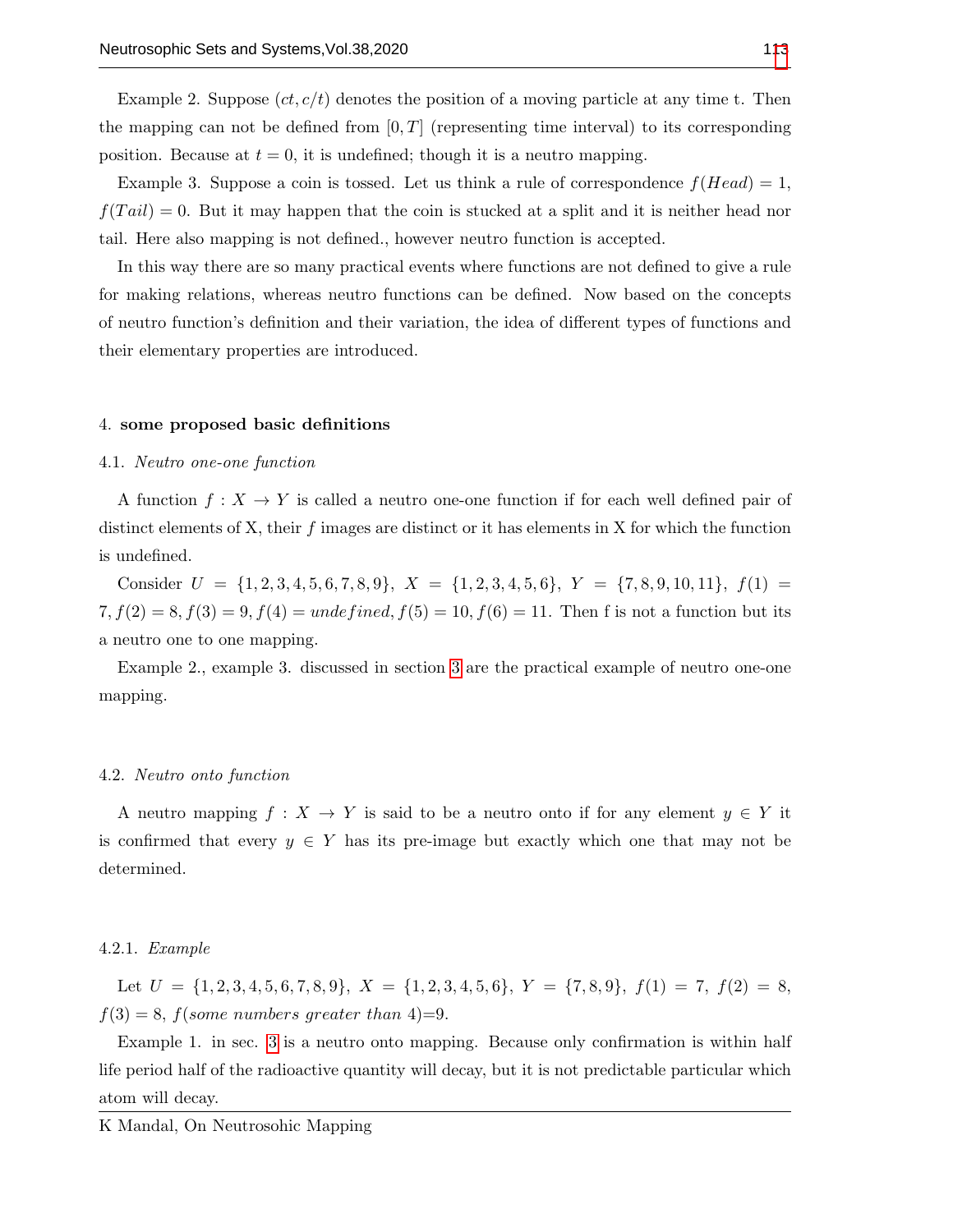### 4.3. Neutro bijection mapping

A neutro mapping  $f : A \to B$  is said to be neutro bijective if f is both neutro one to one and neutro onto.

### 4.3.1. Example

Let  $U = \{1, 2, 3, 4, 5, 6, 7, 8, 9\}, X = \{1, 2, 3, 4, 5, 6\}, Y = \{7, 8, 9, 10, 11\}, f(1) = 7, f(2)$  $8, f(3) = 9, f(4) =$  undefined,  $f(5) = 10, f(6) = 11$ . Clearly f is a neutro bijective mapping.

Consider example 3. (sec. [3\)](#page-1-0). If we define the correspondence from position of the coin after toss to the set  $\{0, 1\}$ . Then it,s a neutro bijective mapping.

## 4.3.2. Neither one-one nor onto

Let  $U = \{1, 2, 3, ..., 9\}, X = \{1, 2, 3, 4, 5, 6\}, Y = \{7, 8, 9, 10, 11\}, f(1) = 7, f(2) = 7, f(3) =$ 9 or 10 or 11. f is not one-one as images of 1, 2 are same  $(7)$ . It is not onto also because it is not confirmed that 9, 10 and 11 have a pre-image.

**Theorem 4.1.** Let  $f : A \rightarrow B$  and  $g : B \rightarrow C$  be both neutro one-one mapping, then the composite mapping gof :  $A \rightarrow C$  is neutro one-one.

*Proof.* Clearly, the undefined points does not affect the theorem. Consider two elements  $x_1$ ,  $x_2$  in A where f is well defined. Then clearly for  $x_1 \neq x_2$ ,  $gof(x_1) \neq gof(x_2)$ .

**Theorem 4.2.** Let  $f : A \rightarrow B$  and  $g : B \rightarrow C$  be two neutro mapping such that gof  $:A \rightarrow C$ is neutro one-one, then f is neutro one-one.

*Proof.* If possible let f be not neutro one-one. Then there exists two elements x and y in A such that for  $x_1 \neq x_2$ ,  $f(x_1) \neq f(x_2)$ . So,  $gof(x_1) \neq gof(x_2)$ , which is a contradiction. So, f is neutro one to one.  $\Box$ 

**Theorem 4.3.** Let  $f : A \rightarrow B$  and  $g : B \rightarrow C$  be both neutro onto mapping, then the composite mapping gof :  $A \rightarrow C$  is neutro onto.

*Proof.* Since g is onto, for any c in C,  $g(some element b in B)=C$  and in the same way  $f(some$ a in A)=b. So,  $gof(a) = c$ .

**Theorem 4.4.** Let  $f : A \rightarrow B$  and  $g : B \rightarrow C$  be two neutro mapping then gof  $: A \rightarrow C$  is neutro onto then g is also neutro onto.

*Proof.* Let c be an element in C, then there exist some element a in A such that  $gof(a) = c$ , i.e.,  $g(b) = c$ , for some b in B. Hence g is neutro onto.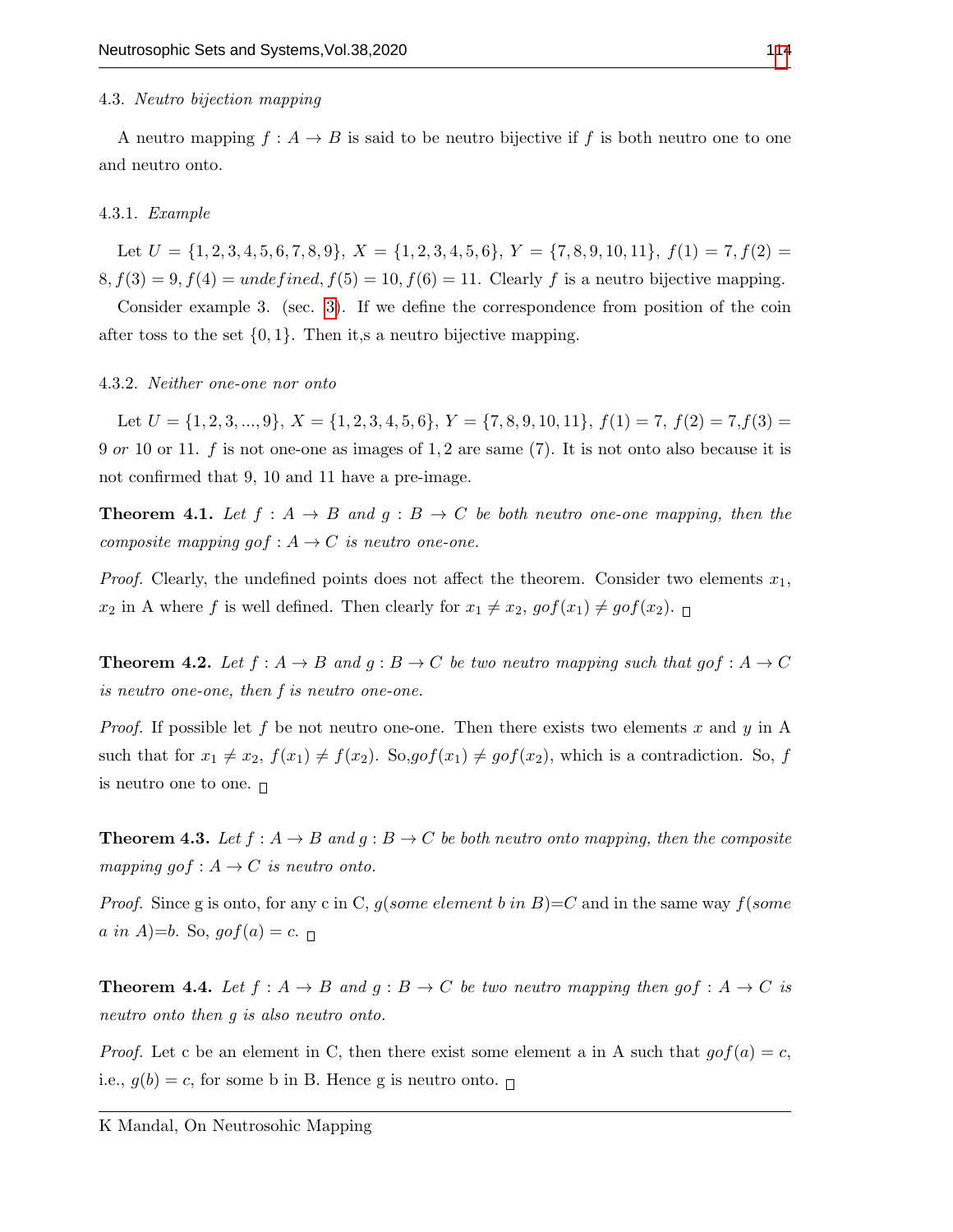### 4.4. Neutrosophic identity mapping

A mapping  $f: A \to A$  is said to be the neutrosophic identity mapping on A if  $f(x) = x$  at each elements where the function is well defined.

According to the definition of neutrosophic identity mapping the concept of inverse neutro mapping is developed:

# 4.5. Inverse Neutrosophic mapping

Let  $f : A \to B$  be a neutrosophic mapping. If there exists a neutrosophic mapping  $g : B \to$ A, such that  $g \circ f = I_A$ , then g is said to be left neutro inverse of f.

If there exists a mapping  $h : B \to A$  such that  $foh = I_B$ , h is said to be right neutrosophic inverse of  $f$ .

Example 1: Take two neutrosophic mapping such that  $f: R \to [-1, 1]$  by  $f(x) = \sin x$  and  $g: [-1,1] \to R$  by  $g(x) = \sin^{-1} x$ , then  $f \circ g(x) = x$ , but  $g \circ f(x)$  does not always give the value x. For example, for  $x = \pi/2$ ,  $gof(x) = (4n+1)\pi/2$ ,  $n = 0, 1, 2...$  So, g is the right neutrosophic inverse of f but not left neutrosophic inverse.

#### 4.6. Neutrosophic inverse

A function g is called neurosophic inverse of f if  $qof = fog = I$ .

Consider the mappings f and g from  $R \to R$  by  $f(x) = 1/x$  and  $g(x) = 1/x$ , then  $f \circ g =$  $gof = I$ . Here g is the neutrosophic inverse of f.

**Theorem 4.5.** A neutro mapping  $f : A \rightarrow B$  is invertible if and only if f is neutro one-one.

*Proof.* Let  $f : A \to B$  be a neutrosohic invertible, then there exists  $g : B \to A$  such that  $g \circ f = I_A$ . Clearly,  $I_A$  is neutro one to one mapping. So, f is neutro one to one.

Conversely, let f is neutro one-one mapping. Let  $b \in f(A)$ , since f is one-one, there exist  $a \in A$  such that  $f(a) = b$ . Define a neutro mappping  $g : B \to A$  such that  $g(b) = a$ . Then  $g \circ f(a) = g(b) = a$  and  $f \circ g(b) = f(a) = b$ . Hence the proof.  $\Box$ 

**Theorem 4.6.** Let f is a neutrosophic mapping and  $f(P) \subseteq f(Q)$ . Then  $p \subseteq Q$ .

#### Proof.

Let  $f(P) = \{(T_{fp}(x), I_{fp}(x), F_{fp}(x)) : x \in P\}$  and  $f(Q) = \{(T_{f_Q}(x), I_{f_Q}(x), F_{f_Q}(x)) : x \in Q\}$ . Since  $f(P) \subseteq f(Q)$ ,  $T_{f_P}(x) \le T_{f_Q}(x)$ ,  $I_{f_P}(x) \ge I_{f_Q}(x)$ ,  $F_{f_P}(x) \ge F_{f_Q}(x)$ .

Evidently, the existence of x in P is less than Q, otherwise it would violate  $f(P) \subseteq f(Q)$ .

**Theorem 4.7.** Let f is a onto neutrosophic mapping and  $f^{-1}(P) \subseteq f^{-1}(Q)$ , then  $P \subseteq Q$ .

K Mandal, On Neutrosohic Mapping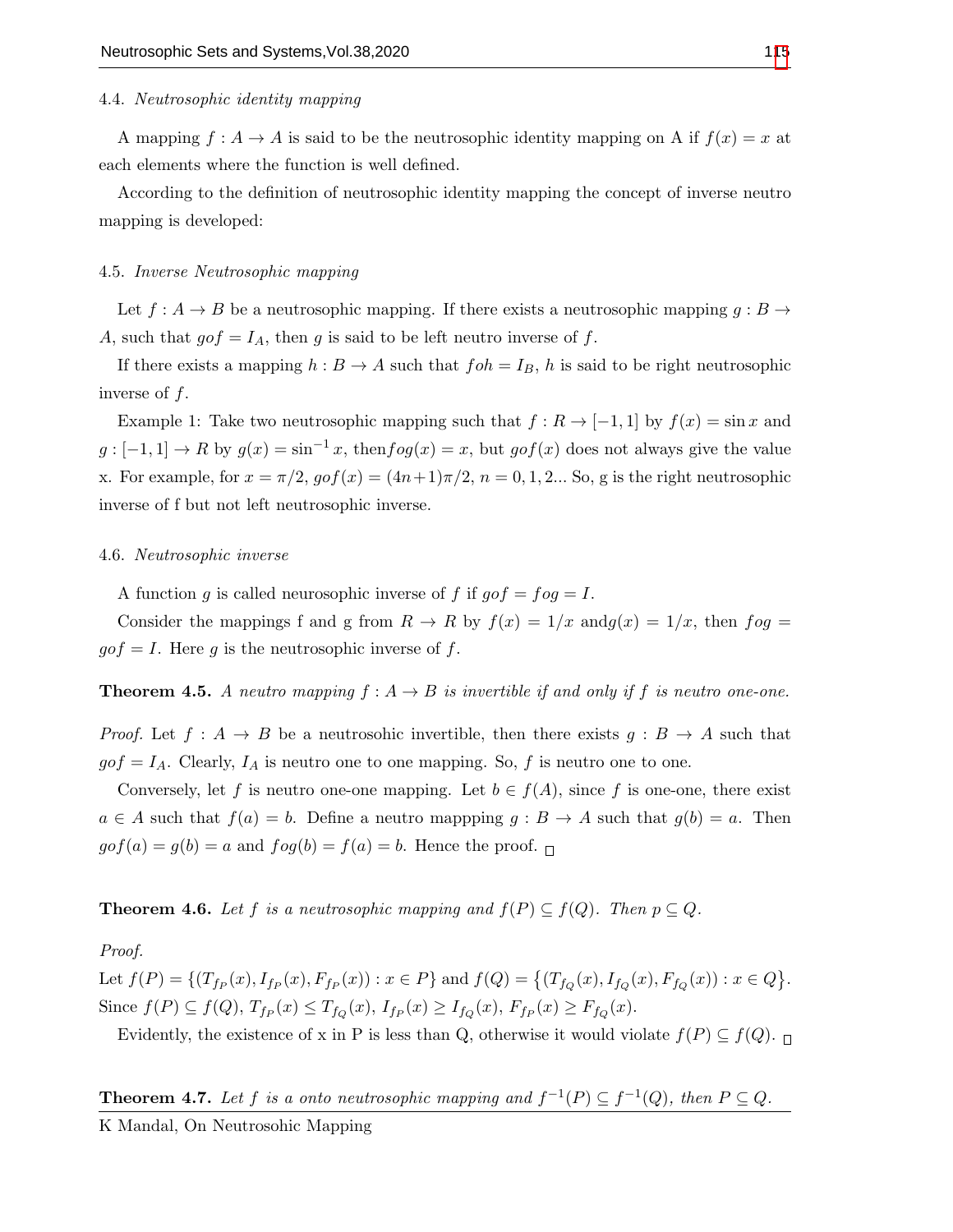*Proof.* For an element y,  $T_{f_P^{-1}}(y) \leq T_{f_Q^{-1}}(y)$ ,  $I_{f_P^{-1}}(y) \geq I_{f_Q^{-1}}(y)$ ,  $F_{f_P^{-1}}(y) \geq F_{f_Q^{-1}}(y)$ , where,  $T_{f_P^{-1}}(y)$ ,  $F_{f_P^{-1}}(y)$  and  $I_{f_P^{-1}}(y)$  denotes the truth, falsity and indeterminacy degree of belongingness of  $f^{-1}(y)$  in  $f^{-1}_{P}$  $\overline{P}^1$  respectively.

It assures that the belongingness of y in P less than Q, otherwise it would violate the above relations.  $\Box$ 

Remark: To develop any theorem on neutro algebra, the necessary definitions should be initially defined. All the theories are true only on the basis of the proposed definition.

#### 5. Conclusion

In this paper several types of neutro mappings similar to classical algebra are defined. Also some elementary theorems are established following the proposed definitions. Since in science and technology the laws that describe them can hardly be rigorously defined, the neutro mapping based on neutro axioms will keep its incredible utilities.

#### References

- <span id="page-5-0"></span>[1] Smarandache, F.; A unifying field in logics neutrosophy: neutrosophic probability, set and logic, Amer. Res. Press, Rehoboth, USA, 1998.
- <span id="page-5-1"></span>[2] Chen, J.; Xue, K.; Ye, J.; Huang, T.; Tian Y.; Hua, C.; Simplified Neutrosophic Exponential Similarity Measures for Evaluation of Smart Port Development. Symmetry 2019. 11, 485-495.
- [3] Saeed, M.; Saqlain, M.; Mehmood, A.; Naseer, K.; and Yaqoob, S.; Multi-Polar Neutrosophic Soft Sets with Application in Medical Diagnosis and Decision-Making. Neutrosophic Sets and Systems 2020. 33, 183-207.
- [4] Martin, N.; Smarandache, F.; Pradeepa, I.; Gandhi, N.R.; Pandiamma P.; Exploration of the Factors Causing Autoimmune Diseases using Fuzzy Cognitive Maps with Concentric Neutrosophic Hypergraphic Approach. Neutrosophic Sets and Systems 2020. 35, 232-238.
- [5] Mandal, K.; Basu, K.; Vector Aggregation Operator and Score Function to solve Multi Criteria Decision Making Method In Neutrosophic Environment. International journal of machine learning and cybernatics 2019. 10, 1373-1383.
- [6] Salama, A. A.; Smarandache, F.; ElGhawalby, H.; Neutrosophic Approach to Grayscale Images Domain. Neutrosohic Sets and Systems 2018. 21,13-19.
- [7] Islam, S.; Ray, P.; Multi-Objective Portfolio Selection Model with Diversification by Neutrosophic Optimization. Neutrosohic Sets and Systems 2018. 21, 74-83.
- [8] Kar, C.; Mondal, B.; Roy, T.K.; An Inventory Model under Space Constraint in Neutrosophic Environment: A Neutrosophic Geometric Programming Approach. Neutrosohic Sets and Systems 2018. 21, 93-109.
- <span id="page-5-2"></span>[9] Alava, M.V.; Delgado Figueroa, S.P.D.; Alcivar, H.M.B.; Vázquez, M.L.; Single Valued Neutrosophic Numbers and Analytic Hierarchy Process for Project Selection. Neutrosohic Sets and Systems 2018. 21, 122-130.
- <span id="page-5-3"></span>[10] Abdel-Basset, M.; Gamal, A.; Son, L.H.; Smarandache, F.; A Bipolar Neutrosophic Multi Criteria Decision Making Framework for Professional Selection. Applied Sciences 2020. 10, 1202.
- <span id="page-5-4"></span>[11] Abdel-Basset, M.; Mohameda, R.; El-Nasser, A.; Zaieda, H.; Gamala, A.; Smarandache, F.; Solving the supply chain problem using the best-worst method based on a novel Plithogenic model. In Optimization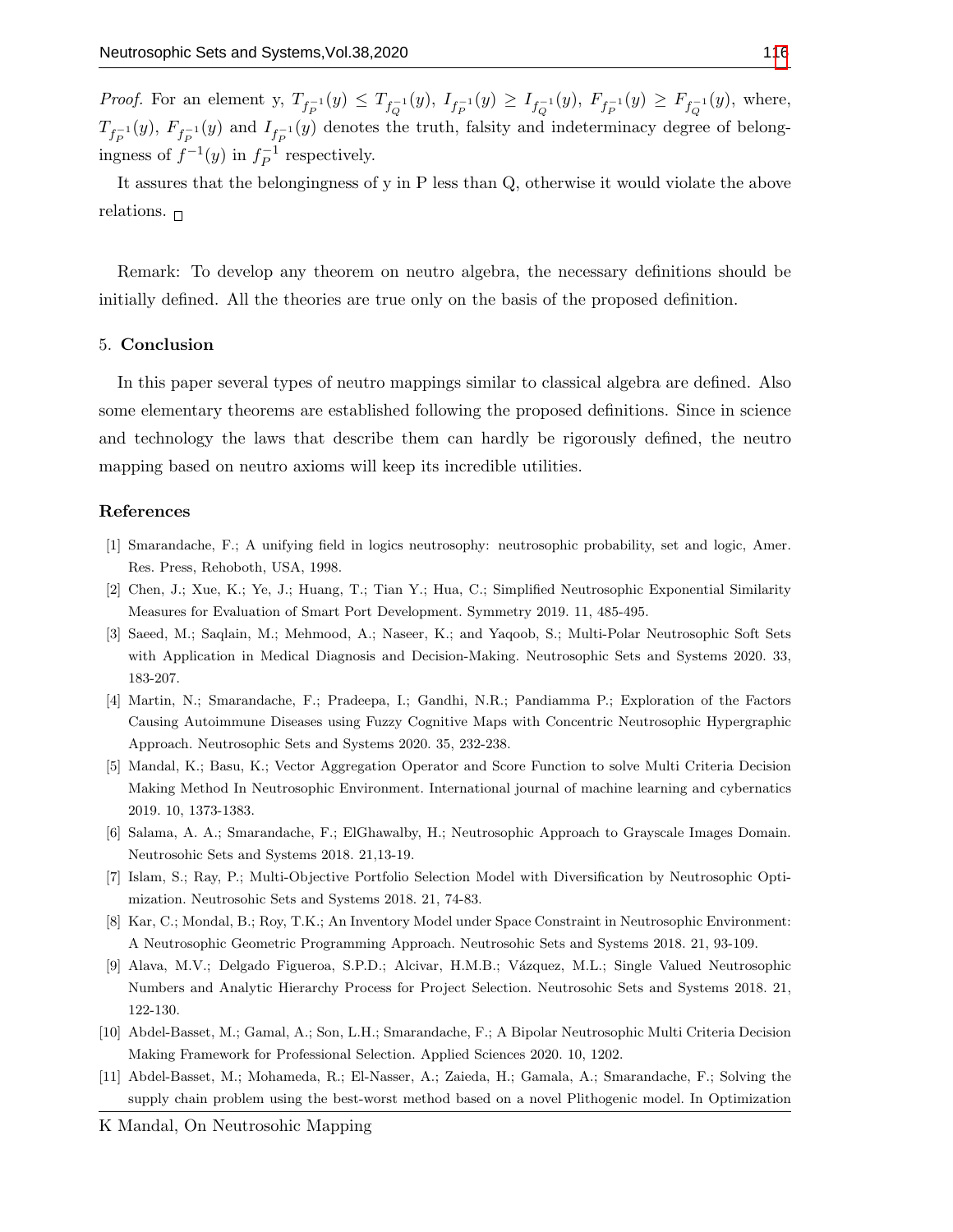Theory Based on Neutrosophic and Plithogenic Sets, Ist edition; Florentine Smarandache, Abdel Basset 2020; Academic press. pp. 1-19.

- <span id="page-6-0"></span>[12] Abdel-Basset, M.; Ding, B.W.; Mohamed, R.; Metawa, N.; An integrated plithogenic MCDM approach for financial performance evaluation of manufacturing industries. Risk Management 2020. 1-27. https://doi.org/10.1057/s41283-020-00061-4.
- <span id="page-6-1"></span>[13] Abdel-Basst, M.; Mohamed, R.; Elhoseny, M.; A novel framework to evaluate innovation value proposition for smart product–service systems. Environmental Technology & Innovation 2020. 20, 101036.
- <span id="page-6-2"></span>[14] Agboola, A.A.A.; Ibrahim, M.A.; Introduction to AntiRings. Neutrosophic Sets and Systems 2020. 36, 292-307.
- [15] Nawaz, S.; Gulistan, M.; Khan, S.; Weak LA-hypergroups; Neutrosophy, Enumeration and Redox Reaction. Neutrosophic Sets and Systems 2020. 36, 352-368.
- <span id="page-6-3"></span>[16] Mandal,D.; Some Properties of Q-Neutrosophic Ideals of Semirings. Neutrosophic Sets and Systems 2020. 36, 368-377.
- <span id="page-6-4"></span>[17] Smarandache, F.; Neutrosophic Precalculus and Neutrosophic Calculus. Europa Nova Brussels, 2015. DOI: 10.6084/M9.FIGSHARE.1574170.
- <span id="page-6-5"></span>[18] Page, M.H.; Imran, O.H.; Neutrosophic Generalized Homeomorphism. Neutrosophic Sets and Systems 2020. 35, 340-346.
- [19] Nandhini, T.; Vigneshwaran, M.; Jafar, S.; Structural Equivalence between Electrical Circuits via Neutrosophic Nano Topology Induced by Digraphs. Neutrosophic Sets and Systems 2020. 31, 242-249.
- [20] Mohammed, F.M.; Matar, S.F.; Fuzzy Neutrosophic Alpha<sup>m</sup>-Closed Sets in Fuzzy Neutrosophic Topological Spaces. Neutrosohic Sets and Systems 2018. 21, 56-65.
- [21] Al-Hamido, R.K.; Neutrosophic Crisp Bi-Topological Spaces. Neutrosohic Sets and Systems 2018. 21,66-73.
- <span id="page-6-6"></span>[22] Jayaparthasarathy, G.; Dasan, M.A.; Little Flower, V.F.; Christaun, R.R.; New Open Sets in N-Neutrosophic Supra Topological Spaces. Neutrosophic Sets and Systems 2020. 31, 44-60.
- <span id="page-6-7"></span>[23] Kandasamy, W. B. V.; Smarandache, F.; In Some Neutrosophic Algebraic Structures and Neutrosophic N-Algebraic Structures 2006. Hexis, Phoenix, Ariz, USA.
- <span id="page-6-8"></span>[24] Kandasamy, W. B. V.; Smarandache, F.; In Neutrosophic Rings 2006. Hexis, Phoenix, Ariz, USA.
- <span id="page-6-9"></span>[25] Agboola, A. A. A.; Akwu, A. O.; Oyebo, Y. T.; Neutrosophic groups and neutrosopic subgroups. International Journal of Mathematical Combinatorics 2012. 3, 1-9.
- <span id="page-6-12"></span>[26] Agboola, A. A. A.; Davvaz, B.; Introduction to neutrosophic hypergroups. ROMAI Journal 2013. 9, 1-10.
- <span id="page-6-10"></span>[27] Agboola, A. A. A.; Akinola, A. D.; Oyebola, O. Y.; Neutrosophic rings I. International Journal of Mathematical Combinatorics 2011. 4, 1-14.
- <span id="page-6-11"></span>[28] Agboola, A. A. A.; Adeleke, E. O.; Akinleye, S. A.; Neutrosophic rings II. International Journal of Mathematical Combinatorics 2012. 2, 1-8.
- <span id="page-6-13"></span>[29] Porselvi, K.; Elavarasan, B.; Smarandache, F.; Jun, Y. B.; Neutrosophic N -bi-ideals in semigroups. Neutrosophic Sets and Systems 2020. 35, 422-434.
- <span id="page-6-14"></span>[30] Bordbar, H.; Takallo, M.M.; Borzooei, R.A.; Jun, Y.B.; BMBJ-neutrosophic subalgebra in BCI/BCKalgebras. Neutrosophic Sets and Systems 2020. 31, 31-43.
- <span id="page-6-15"></span>[31] Rezaei, G.R.; Jun, Y.B.; Borzooei, R.A.; Neutrosophic quadruple a-ideals. Neutrosophic Sets and Systems 2020. 31, 267-281.
- <span id="page-6-16"></span>[32] Borzooei, R.A.; kish, M.S.; Jun, Y.B.; Neutrosophic LI-ideals in lattice implication algebras. Neutrosophic Sets and Systems 2020. 31, 282-296.
- <span id="page-6-17"></span>[33] Smarandache, F.; Introduction to NeutroAlgebraic Structures and Anti Algebraic Structures (revisited). Neutrosophic Sets and Systems 2020. 31, 1-16.
- <span id="page-6-18"></span>[34] Smarandache, F.; NeutroAlgebra is a Generalization of Partial Algebra. International Journal of Neutrosophic Science 2020. 2, 8-17.
- K Mandal, On Neutrosohic Mapping